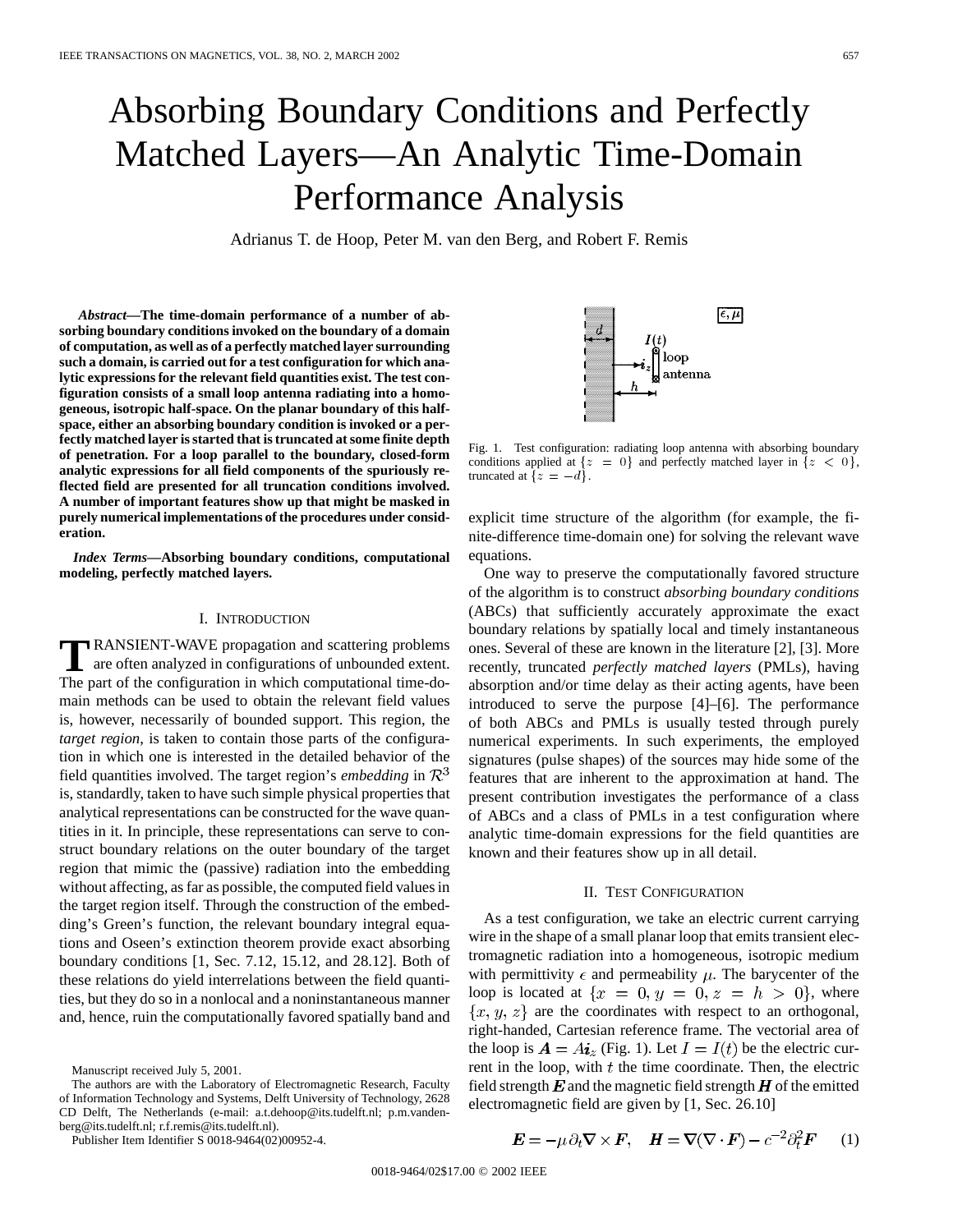where  $\mathbf{F} = F \mathbf{i}_z = (4\pi R_0)^{-1} A I (t - R_0/c) \mathbf{i}_z$  is the magnetic dipole vector potential,  $AI(t)$  is the magnetic moment of the loop antenna, and  $R_0 = [x^2 + y^2 + (z - h)^2]^{1/2} \ge 0$  is the distance from the barycenter of the loop to the point of observation.

### III. WAVE-SLOWNESS FIELD REPRESENTATION

The construction of absorbing boundary conditions, and the terminology involved, standardly originate from the representation of the field expressed as a superposition of its wave slowness constituents parallel to the planar boundary on which the conditions are to be invoked. We shall illustrate the procedure for  $F$ . First, a one-sided, causal, time Laplace transformation is carried out. On the assumption that the exciting electric current is switched on at  $t = 0$ , the Laplace transform  $\overline{I}$  of  $\overline{I}$  is given by

$$
\hat{I}(s) = \int_{t=0}^{\infty} \exp(-st)I(t) dt \quad \text{with} \quad s \in \mathcal{R}, s > 0. \quad (2)
$$

We take the Laplace transform parameter  $s$  to be real and positive. (This implies that for the reconstruction of  $I(t)$  from  $\hat{I}(s)$ ) we have to rely on Lerch's uniqueness theorem [7, p. 63], since the standard Bromwich inversion integral would require complex values of  $s$ .) Correspondingly

$$
\hat{F}(x, y, z, s) = \int_{t=0}^{\infty} \exp(-st) F(x, y, z, t) dt.
$$
 (3)

Subsequently, the wave slowness representation parallel to the plane  $\{z=0\}$  is written as

$$
\hat{F}(x, y, z, s) = \left(\frac{s}{2\pi}\right)^2 \int_{\beta=-\infty}^{\infty} d\beta \int_{\alpha=-\infty}^{\infty} d\alpha
$$

$$
\cdot \exp[-s(i\alpha x + i\beta y)] \tilde{F}(i\alpha, i\beta, z, s) \quad (4)
$$

which entails the property  $\tilde{\partial}_x = -s\mathbf{i}\alpha$ ,  $\tilde{\partial}_y = -s\mathbf{i}\beta$ . Since F satisfies the wave equation

$$
(\partial_x^2 + \partial_y^2 + \partial_z^2 - c^{-2}\partial_t^2)F = -AI(t)\delta(x, y, z - h)
$$
 (5)

the slowness-domain equivalent  $\tilde{F}$  of F satisfies

$$
(\partial_z^2 - s^2 \gamma^2)\tilde{F} = -A\hat{I}(s)\delta(z - h)
$$
 (6)

in which  $\gamma = (c^{-2} + \alpha^2 + \beta^2)^{1/2} > 0$  is the wave slowness normal to the plane  $\{z=0\}$ . The solution is given by

$$
\tilde{F} = \frac{A\hat{I}(s)}{2s\gamma} \exp[-s\gamma|z - h|].\tag{7}
$$

At the plane  $\{z=0\}$ , we therefore have

$$
\partial_z \tilde{F} = s\gamma \tilde{F}
$$
 at  $\{z = 0\}$  for all  $\{\alpha, \beta\} \in \mathbb{R}^2$ . (8)

This relation can be interpreted as characterizing the property that the half-space  $\{z \leq 0\}$  totally, and exactly, absorbs the radiated field. As the expression for  $\gamma$  shows, the spatial counterpart of  $\gamma$  is a pseudo-differential operator that, due to its nonlocality, destroys the sparseness of the finite-difference or finite-element discretization operators occurring in the computational field modeling.

TABLE I ABSORBING BOUNDARY CONDITIONS

| Type               | $\alpha_N$ | $\alpha_D$ | Symbol |
|--------------------|------------|------------|--------|
| Taylor $\{0\}$     | O          |            |        |
| Taylor $\{2\}$     | 1/2        |            |        |
| Padé {2,2}         |            |            | Ω      |
| Zero-crossing      |            |            |        |
| Zero-crossing Padé |            |            |        |

To remedy this disadvantage, ABCs invoked as  $z \downarrow 0$  or an extrapolation of the wave motion into a PML with support  $\{-d < z < 0\}$  (i.e., one that is truncated at  $\{z = -d\}$ , where  $d > 0$  is the thickness of the layer), are employed. For a class of ABCs and a class of PMLs exact space–time expressions for the spuriously reflected vector potential  $F<sup>r</sup>$  in the half-space  ${z > 0}$  will be determined in subsequent sections. From these, the corresponding electric and magnetic field strengths follow.

#### IV. ABSORBING BOUNDARY CONDITIONS (ABCS)

All ABCs replace (8) with the corresponding condition with  $\gamma$  replaced by some rational approximation  $\gamma^a$  in i $\alpha$  and i $\beta$  to  $\gamma$ about  $\{\alpha, \beta\} = \{0, 0\}$ . As the class of ABCs that we consider we take

$$
\gamma^{a} = \frac{1}{c} \frac{1 + \alpha_{N} (\alpha^{2} + \beta^{2}) c^{2}}{1 + \alpha_{D} (\alpha^{2} + \beta^{2}) c^{2}} \tag{9}
$$

in which the coefficients  $\alpha_N$  and  $\alpha_D$  are suitably chosen. For  $\alpha_D = 0$  and  $\alpha_N \neq 0$  the approximation is of the Taylor type, for  $\alpha_D \neq 0$  and  $\alpha_N \neq 0$  the approximation is of the Padé type (Table I). The corresponding boundary condition in space–time is

$$
\begin{aligned} \left[c^{-2}\partial_t^2 - \alpha_D(\partial_x^2 + \partial_y^2)\right]\partial_z F \\ &= c^{-1}\partial_t \left[c^{-2}\partial_t^2 - \alpha_N(\partial_x^2 + \partial_y^2)\right]F \quad \text{as } z \downarrow 0. \end{aligned} \tag{10}
$$

#### V. SPURIOUSLY REFLECTED WAVE ABCS

Upon applying any of the ABCs of the type (9), the expression for the vector potential in the wave slowness domain becomes  $\tilde{F} = \tilde{F}^i + \tilde{F}^{r,a}$ , where  $\tilde{F}^i$  is given by the right-hand side of (7) and  $\tilde{F}^{r; a}$  by

$$
\tilde{F}^{r;a} = A\hat{I}(s)\tilde{R}^a \frac{\exp[-s\gamma(z+h)]}{2s\gamma}, \quad \text{for } z > 0 \tag{11}
$$

in which the wave slowness domain reflection coefficient  $\tilde{R}^a$ follows as

$$
\tilde{R}^a(\gamma, \gamma^a) = \frac{\gamma - \gamma^a}{\gamma + \gamma^a}.\tag{12}
$$

Application of the first author's modification of the Cagniard method [8], [9] yields the following time-domain expression for  $F^{r; a}$ :

$$
F^{r;a}(x, y, z, t) = AI(t) \stackrel{(t)}{*} \partial_t G^a(x, y, z, t) \tag{13}
$$

in which  $\stackrel{(t)}{*}$  denotes time convolution and

$$
G^{a}(x, y, z, t) = \frac{R^{a}(x, y, z, t)}{4\pi R_{1}}
$$
\n(14)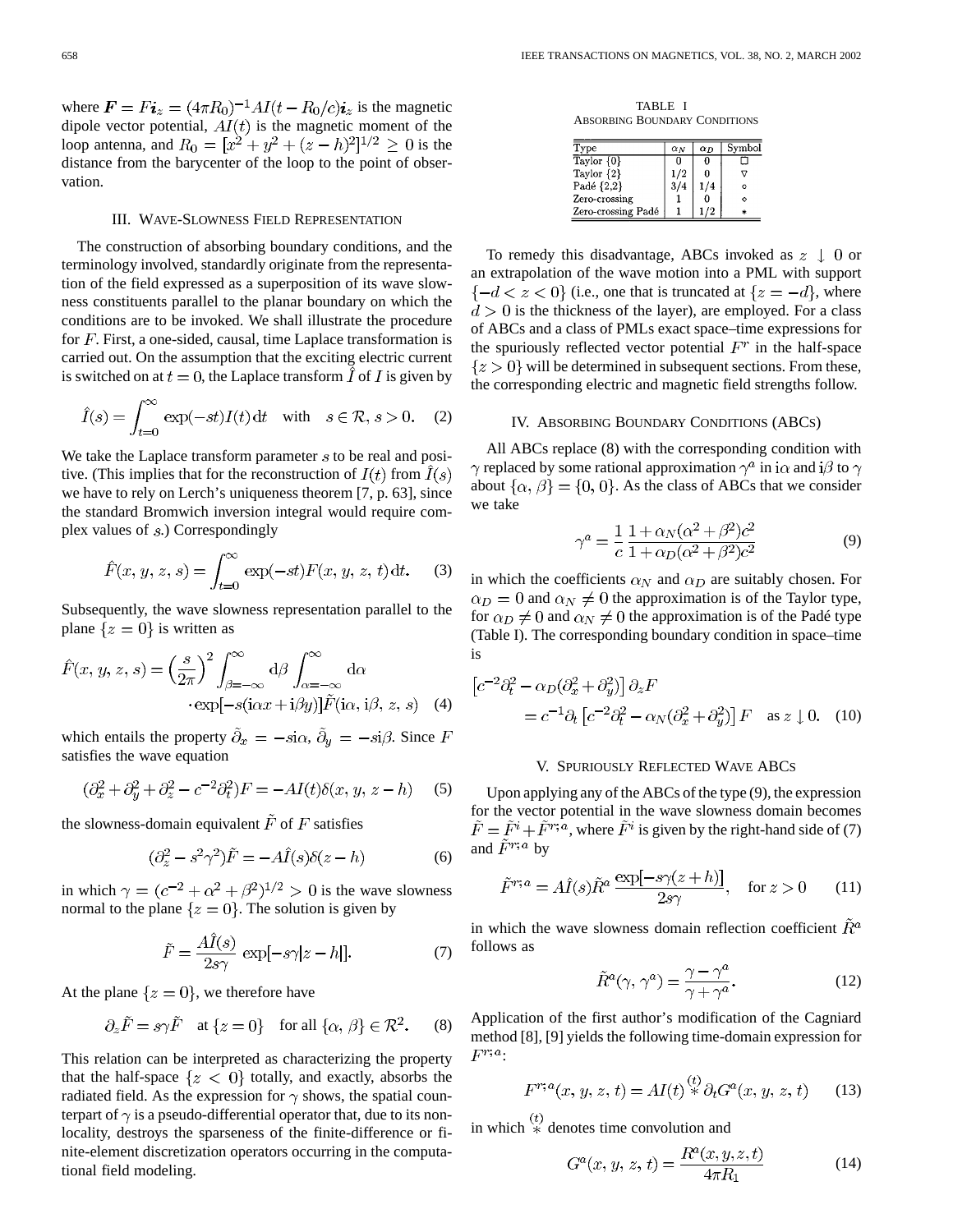is the ABC Green's function. In the latter

$$
R^{a}(x, y, z, t) = \left\{ \frac{2}{\pi} \int_{\psi=0}^{\pi/2} \text{Re}\left[\tilde{R}^{a}(\overline{\gamma}, \overline{\gamma}^{a})\right] d\psi \right\} H(t - T_{1})
$$
\n(15)

is the ABC time-domain reflection function, in whose expression  $\overline{\gamma} = \overline{\gamma}(p, q)$  and  $\overline{\gamma}^a = \overline{\gamma}^a(p, q)$  originate from  $\gamma(i\alpha, i\beta)$ and  $\gamma^a(i\alpha, i\beta)$ , respectively, upon replacing  $\alpha^2 + \beta^2$  by  $q^2 - p^2$ and substituting

$$
p = \frac{r}{R_1^2} t + i \frac{z + h}{R_1^2} (t^2 - T_1^2)^{1/2} \cos(\psi)
$$
 (16)

$$
q = (t^2 - T_1^2)^{1/2} \sin(\psi). \tag{17}
$$

Here,  $r = (x^2 + y^2)^{1/2}$  is the offset of the point of observation from the normal to the boundary through the source,  $R_1 = [r^2 +$  $(z+h)^2$ <sup>1/2</sup> is the distance from the image of the source in the plane  $\{z = 0\}$  to the point of observation and  $T_1 = R_1/c$  is the arrival time of the spuriously reflected wave. At  $t = T_1$ , the time-domain reflection function takes the value

$$
R^{a}(x, y, z, T_{1}) = \frac{\overline{\gamma}(r/R_{1}c, 0) - \overline{\gamma}^{a}(r/R_{1}c, 0)}{\overline{\gamma}(r/R_{1}c, 0) + \overline{\gamma}^{a}(r/R_{1}c, 0)}.
$$
 (18)

## VI. PERFECTLY MATCHED LAYERS

Next, the half-space  $\{z \leq 0\}$  serves as a perfectly matched layer that we truncate at the plane  $\{z = -d\}$ , with  $d > 0$ . In this layer, the field equations that replace the exact ones are obtained by the transformations  $\partial_x \rightarrow \partial_x$ , , together with  $\partial_z \rightarrow \chi_z(z, t)^{-1} \ddot{\ast} \partial_z$ , and , where  $\chi_z(z, t)$  is the time-domain equivalent of the causal, complex frequency-domain, *z* coordinate, *stretching function* of the layer [5], [6]. To comply with the condition that the differential equation in the stretched-coordinate domain admits causal solutions, it is assumed that  $\hat{\chi}_z(z, s)$  is real and positive for real, positive values of s and all z. Under the stretching procedure,  $(6)$  is replaced by

$$
\hat{\chi}_z^{-1} \partial_z \left[ \hat{\chi}_z^{-1} \partial_z \tilde{F} \right] - s^2 \gamma^2 \tilde{F} = -A \hat{I}(s) \hat{\chi}_z^{-1} \delta(z - h). \quad (19)
$$

The solution of this equation is

$$
\tilde{F} = \frac{A\tilde{I}(s)}{2s\gamma} \exp\left[-s\gamma \hat{Z}_0(z, h, s)\right]
$$
 (20)

in which

$$
\hat{Z}_0(z, h, s) = \int_{\zeta = \min(z, h)}^{\max(z, h)} \hat{\chi}_z(\zeta, s) d\zeta
$$
 (21)

is the  $s$  domain PML stretched coordinate normal to the boundary. The corresponding time-domain expression for the unbounded medium follows from the inverse Laplace transformation of

$$
\hat{F}^{i;\pi} = \frac{A\hat{I}(s)}{4\pi \hat{R}_0^{\pi}} \exp\left[-(s/c)\hat{R}_0^{\pi}\right]
$$
\n(22)

in which

$$
\hat{R}_0^{\pi} = \left[r^2 + \hat{Z}_0^2\right]^{1/2}.\tag{23}
$$

The truncation-generated reflected wave generated by invoking the boundary condition  $F^{i; \pi} + F^{r; \pi} = 0$  as  $z \downarrow -d$  (vanishing tangential electric field) follows as

$$
\hat{F}^{r;\pi} = -\frac{A\hat{I}(s)}{4\pi \hat{R}_2^{\pi}} \exp\left[-(s/c)\hat{R}_2^{\pi}\right] \quad \text{for } z > -d \quad (24)
$$

in which

$$
\hat{R}_2^{\pi} = \left[r^2 + \hat{Z}_2^2\right]^{1/2} \tag{25}
$$

with

$$
\hat{Z}_2(z, d, h, s) = \int_{\zeta = -(2d+h)}^z \hat{\chi}_z(\zeta, s) d\zeta
$$
 (26)

as the  $s$  domain PML stretched coordinate normal to the layer from the image of the source in the truncation plane  $\{z =$  $-d$  to the point of observation in the half-space  $\{z \geq 0\}$ . In this half-space, we have  $\chi_z(z, t) = \delta(t)$ , where  $\delta(t)$  is the Dirac delta distribution. Consequently, in  $\{z \geq 0\}$  the wavefield would remain undisturbed if the layer would not be truncated, as (20) indicates.

The class of PMLs whose performance we are going to analyze has profiles of the type

$$
\hat{\chi}_z(z, s) = 1 + N(z) + s^{-1}\sigma(z) \tag{27}
$$

where the PML *excess time delay profile* is given by

$$
N(z) = \{A_N|z/d|^{\nu_N} \exp(-\beta_N|z+d|), 0\}
$$
  
for  $\{-d < z < 0, z > 0\}$  (28)

and the PML *excess absorptive profile* by

$$
\sigma(z) = \{A_{\sigma}|z/d|^{\nu_{\sigma}} \exp(-\beta_{\sigma}|z+d|), 0\}
$$
  
for  $\{-d < z < 0, z > 0\}$  (29)

in which  $A_N, \nu_N, \beta_N, A_\sigma, \nu_\sigma$ , and  $\beta_\sigma$  are real-valued, nonnegative parameters. The corresponding total-field time-domain differential equation is

$$
\partial_x^2 F + \partial_y^2 F + \chi_z^{-1}(z, t) \stackrel{(t)}{*} \partial_z \left[ \chi_z^{-1}(z, t) \stackrel{(t)}{*} \partial_z F \right] - c^{-2} \partial_t^2 F
$$
  
=  $-A \chi_z^{-1}(z, t) \stackrel{(t)}{*} I(t) \delta(x, y, z - h)$  for  $z > -d$  (30)

in which

$$
\chi_z^{-1}(z,t) = \frac{1}{1+N(z)} \delta(t) - \frac{\sigma(z)}{[1+N(z)]^2}
$$

$$
\cdot \exp\left[-\frac{\sigma(z)}{1+N(z)}t\right] H(t). \quad (31)
$$

## VII. SPURIOUSLY REFLECTED WAVE PMLS

For the profiles  $(27)$ – $(29)$ , the spuriously reflected wave is

$$
F^{r; \pi}(x, y, z, t) = -AI(t) \stackrel{(t)}{*} \partial_t G^{\pi}(x, y, z, t)
$$
 (32)